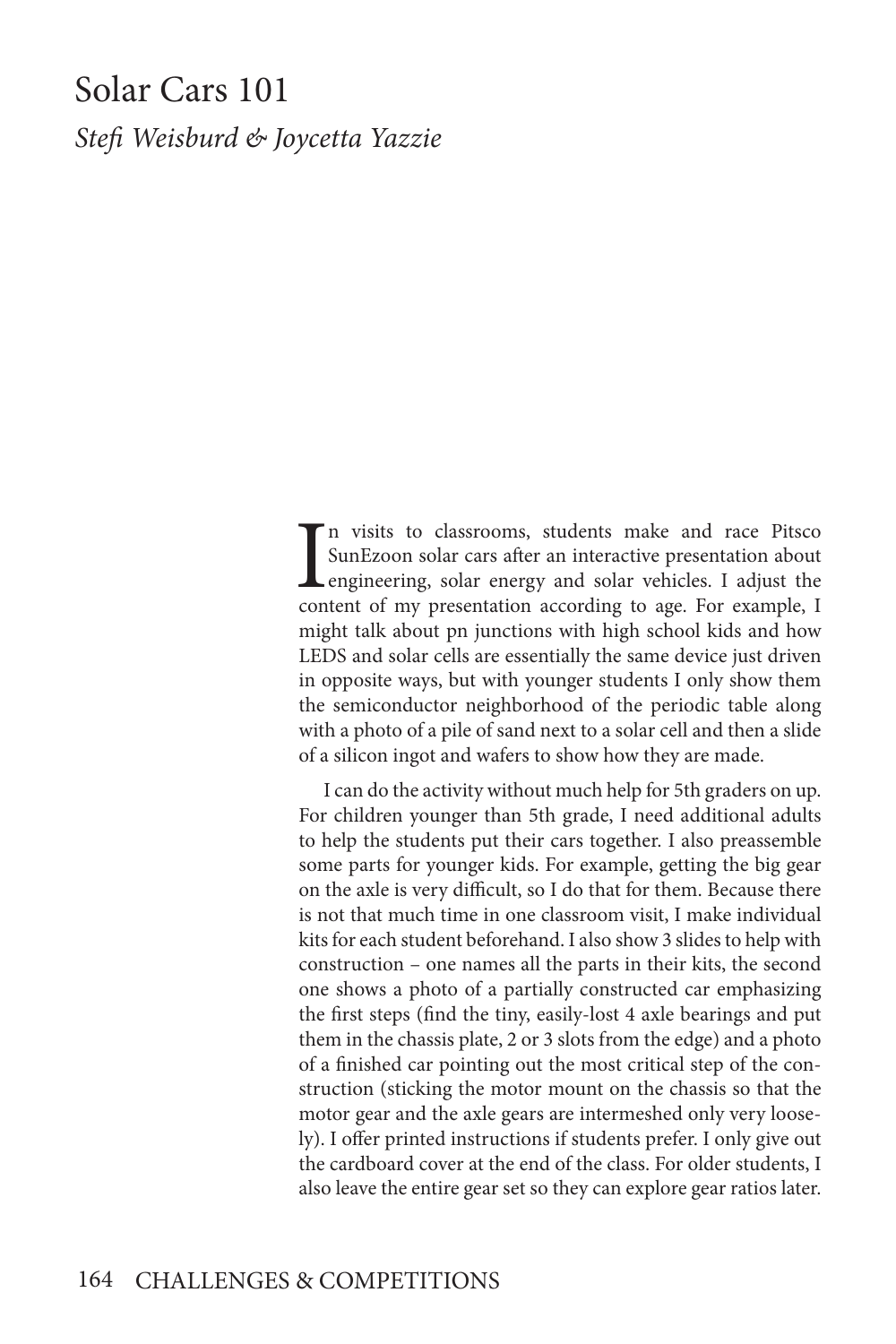## Material

- Unfortunately, Pitsco Sunezoon cars are not cheap. With an Amazon Prime account, you can often get a better deal (\$11.66/student) including free shipping than going through Pitsco with an educator's discount.
- A slightly less expensive Pitsco car is the SunZoon Lite (\$7.97/student in a classroom kit).
- There are alternatives for creating solar cars out of less expensive materials on the Internet, but the solar cells are still pricy. You might keep the solar cells after the activity and give the students batteries (and a holder) instead.

These are the main ideas we try to get across:

- 1) Engineers solve important problems and improve people's lives (e.g., solar-powered lights for 1.4 billion people who have no access to safe, affordable lighting)
- 2) The word photovoltaic comes from photons (packets of energy from the sun) and Count Volta (said with a vampire accent), an Italian scientist who lived in the 18th/19th centuries.
- 3) The first person to observe photoelectric effect was 19 years old Edmond Becquerel. Einstein received his only Noble Prize for explaining the photoelectric effect.
- 4) From a mere pile of sand we can make amazing devices in our everyday lives: solar cells, LEDS, and computer chips.
- 5) Solar energy is clean, renewable and abundant, but has some disadvantages for use in cars (clouds, night, need heavy batteries, low efficiency implies need for lots of surface area).
- 6) Students (not much older than you) who compete in the *World Solar Challenge*  in Australia and the *American Solar Challenge* are driving remarkable advances in solar car technology.
- 7) One student group designed and built a car (called Stella Lux; https://solarteameindhoven.nl/stella-lux/) that is breaking all kinds of records, is the first "energy positive" family car and is street legal in the US and the Netherlands. I usually show a video about this group from YouTube (google "YouTube Stella Lux").

From making the solar car, we hope the students gain an appreciation of how the motor gear drives the rear axle gear, how switching the PV contacts on the motor change the direction of the car, that the car goes fastest when the PV panel is facing the sun, and that the car stops as soon as it goes into shadow. With respect to the latter, some students (and teachers!) sometimes confuse the solar cell with a battery and are surprised that the cars stop so fast.

Questions to Guide Thinking During Solar Car Activities

• Show a slide showing different people's attempts at making solar cars in the past and ask, "What do you notice about solar cars?" (They are flimsy, hold one person)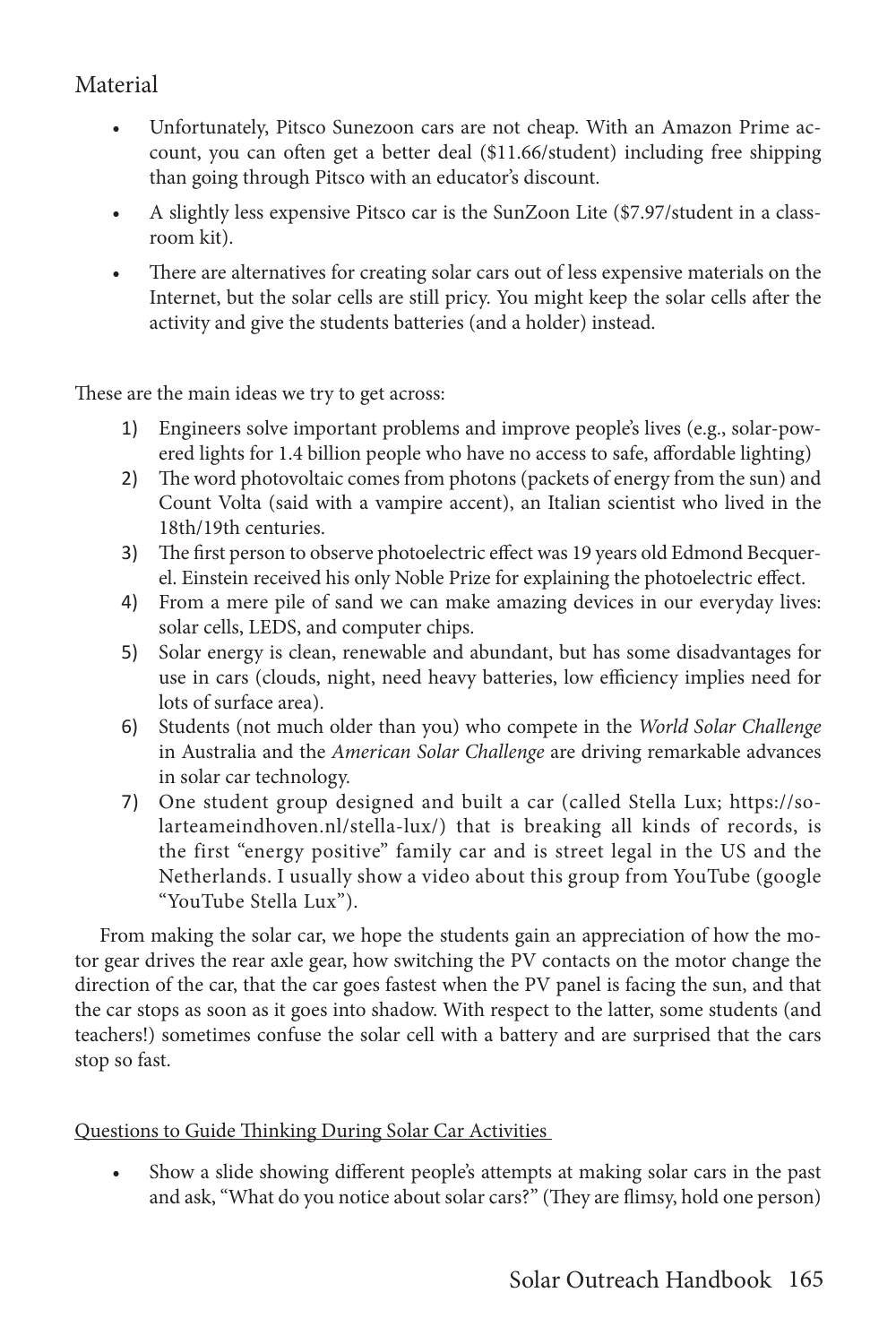- Why are we interested in solar? (clean, renewable and abundant energy, climate change)
- Why do you think you don't see solar cars on the street? (panels are not very efficient so need large areas, need batteries if you want to drive at night or when it's cloudy)
- What happens if you switch the solar panel's alligator clips attached to the motor? (the car goes the opposite direction)
- What orientation of the PV panel to the sun makes the car go fastest? (Perpendicular)
- How do you think you could improve your car's speed? (additional or more powerful solar panels, lighter materials; depending on the students' background knowledge, you can bring in the ideas of series/parallel and gear ratios)

#### What I like about Outreach using Solar Cars

We have been making solar cars with students at Title I, minority-majority schools in New Mexico for nearly five years. New Mexico has the highest rate of childhood the nation poverty and always scores last or near last in the annual Annie E Casey Kids Count reports, so it is extremely gratifying to be able to send the cars home with the children. Most students cannot believe that they get to keep their car. We are now at the point where we are meeting students who say their older siblings received a car, and now they get one of their own. I also meet a lot of older students in other contexts who tell me that they still have their cars.

I also cherish the notes and pictures I get from kids. One of the more memorial ones was from a girl who said she did not plan on being an engineer, but she really appreciated the car because it gave her something to do with her younger brother – they took it apart and put it together a million times. Here's a note another non-engineer girl slipped into my pocket as I was leaving her class: "Hey Steffie! Thanks for stopping by our class today to give us those AMAZING solar powered cars! When I grow up I want to be a zoologist! Even though I'm not going to become an engineer I still think that building and creating things should be my part time job! :)" She drew a picture of herself and a lion standing on some boulders. It was all done in purple ink.

An alternative is Lego Solar cars, which use lego parts and gears, lego motor and small solar panels. The following solar car activity was designed by Joycetta Yazzie, a 2016 QESST RET who teaches sixth grade at Kayenta Unified School, Kayenta, Arizona.

### Solar Racers from Ms. Yazzie's class

There is a global demand for energy which leads to a focus on sustainability. On the Navajo Reservation, located in parts of Arizona, New Mexico, and Utah, Native American tribes are becoming more interested in methods to sustain energy. The notion of teaching renewable resources to students can broaden their understanding towards different types of renewable energy, spreading the awareness of sustainability practices related to energy generation and energy use.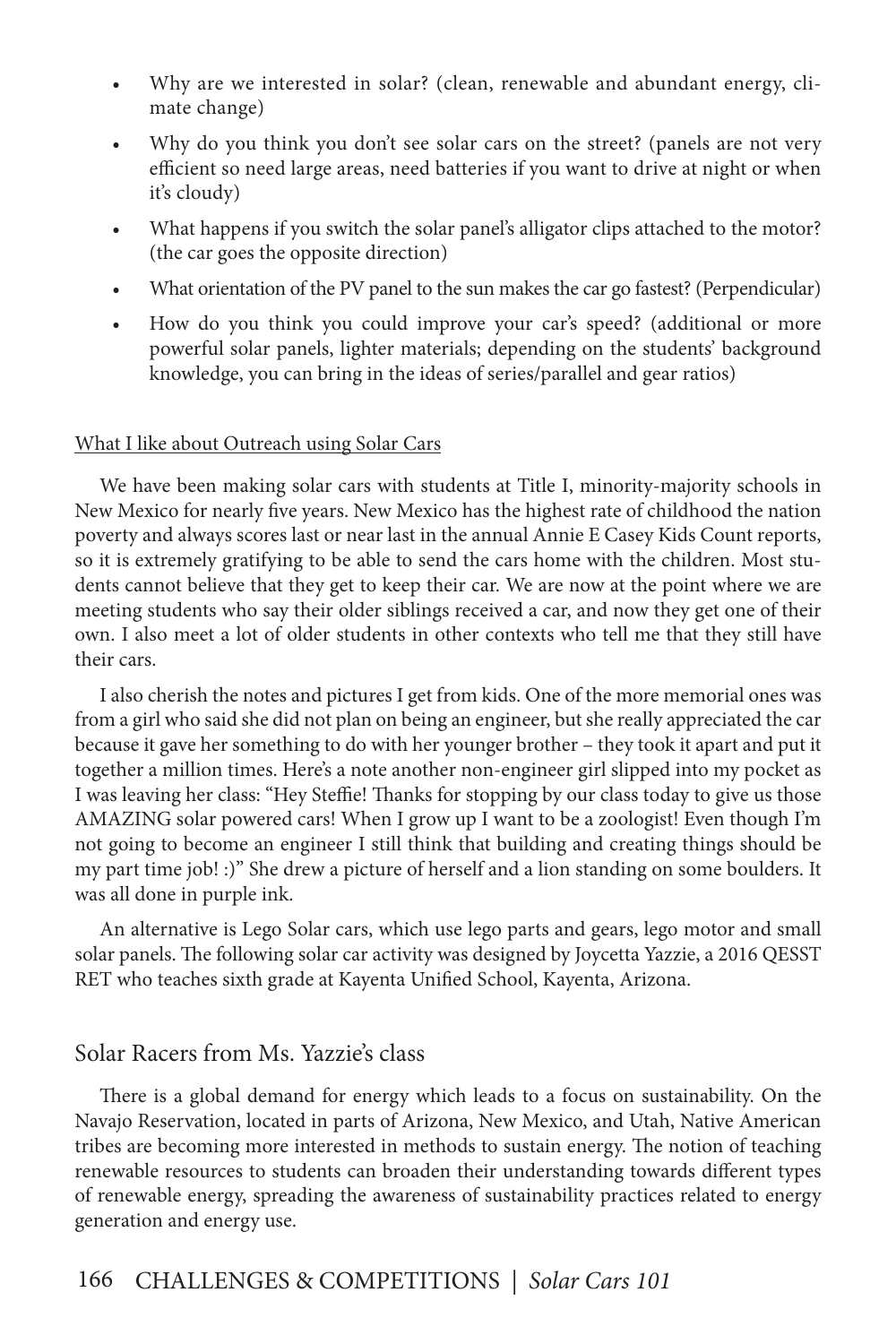Students in Ms. Yazzie's class built their Solar Racer cars using Solaracer kits. They tested their cars multiple times, graphed results, and made their analysis.



Students were EXCITED to see their Solar Racers working as they were being tested for the first time. They tested their solar cars on three different surfaces; asphalt, concrete, and dirt. The weather was not always cooperating with the activity, either. "CLOUDS, our nemesis!" As one student said.



Students tested their Solar Racer on cement in three trials. They had to measure how far their solar car went in feet and in how many seconds. Testing the solar cars on three different types of surfaces did not work out because the Solar Racer cars were

starting to fall apart after testing them for three trials on the concrete. Students were starting to lose their bolts to their cars. They tried to make adjustments here and there to keep them intact, but we knew that they were going to keep falling apart. So, the teacher made the final decision to test the Solar Racer only on the concrete.